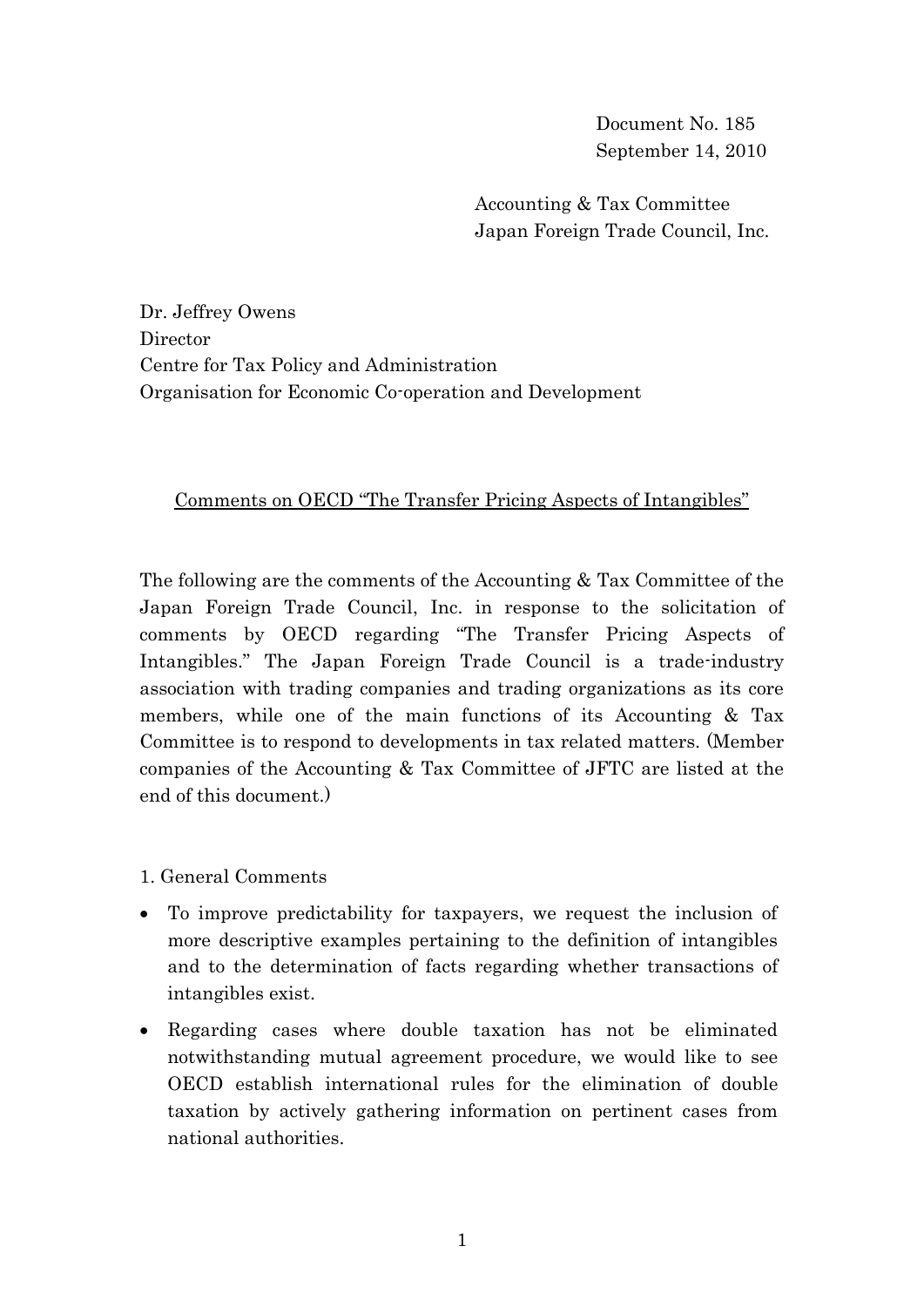# 2. Definition of Intangibles

# (1) General Definition

 The current OECD Transfer Pricing Guidelines do not go beyond giving some specific examples of intangibles and do not contain a comprehensive definition that reflects the economic and other characteristics of intangibles. Unless more concrete concepts are laid down, it will be difficult to clearly identify intangibles that are not protected by law.

For example, the definition of intangibles in IAS 38 paragraph 8 to 17 refers to (1) identifiability, (2) control, and (3) future economic benefits. We request that the definition of intangibles be clarified and internationally harmonized through inclusion of these factors in the OECD Guidelines.

 Regarding the formation of intangibles, intangibles are frequently formed through synergy among multiple tangible and/or intangible assets. Moreover, intangibles may overlap with other intangibles. Therefore, we request that complex intangibles be also covered.

# (2) Intangibles Pertaining to Human Resources and Organization

• The current OECD Guidelines do not draw a clear distinction between intangibles and personal services. Partly because of this, the Japanese National Tax Agency's administrative guidelines entitled Commissioner's Directive on the Operation of Transfer Pricing include the following in intangibles: know-how and experience of employees and other forms of intangibles pertaining to human resources, and processes, networks, and other forms of intangibles pertaining to organization. The inclusion of these factors provides considerable room for discretion in tax administration. We request that OECD include explicit provisions to exclude from intangibles the management, operational, and other types of know-how obtained by managers, employees, and employee teams from their experiences in corporate activities. Know-how, trade secrets, and other factors that are obtained as a result of experience essentially pertain to the individual and do not necessarily constitute assets of the company. It is not justified to identify these matters as important factors in taxation that determine allocation of benefits between associated enterprises.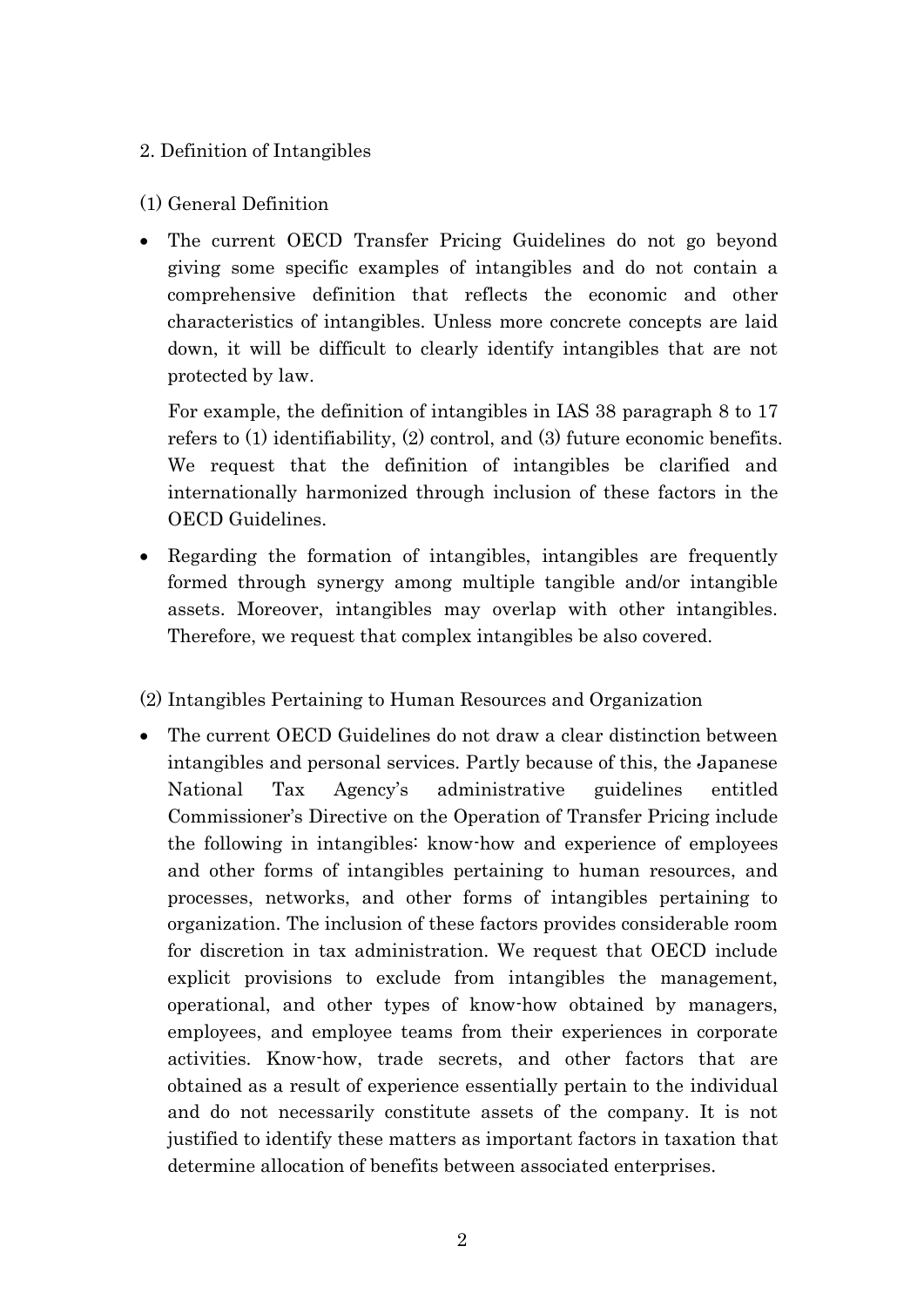(3) Distinction between Transactions in Services and Intangibles

- Such factors as know-how and trade secrets are difficult to recognize and are not subject to legal ownership by the company. If such factors are to be included in intangibles, we request that an explicit distinction be made with services provided under employment agreement.
- Regarding business-related high-level management skills, conflicts may arise with tax authorities concerning the application of the profit split method to the provision of high value services\* on the grounds that this is equivalent to the provision of intangible assets. We request that a clear distinction be made between service transactions, including high value services, and transactions of intangibles.

\*Note: United States IRS Proposed Regulation section 1.482-9 dated September 5, 2003 states that the application of the profit split method would be appropriate in controlled service transactions involving "high value services or transactions that are highly integrated and cannot be reliably evaluated on a separate basis." (However, this statement was deleted from the Final Regulation dated July 31, 2006.)

- Chapter VII is not explicitly included in the proposed revision. However, the provisions of Chapter VII are based on the assumption that services are included in intangibles. Therefore, to ensure consistency, Chapter VII should be included in the revision.
- (4) Exclusion of Rights to the exploitation and production of Natural Resources
- The current OECD Guidelines do not explicitly state that rights to natural resources do not constitute intangibles. The rights to extract natural resources cannot in themselves be a source of excess profits. However, if the tax authorities recognize such rights as intangibles, claims of economic ownership may be made against extraction rights on the grounds that they contribute to the formation of intangible assets. We request that provisions be included in the OECD Guidelines explicitly stating that rights to natural resources do not constitute intangible assets in transfer pricing taxation.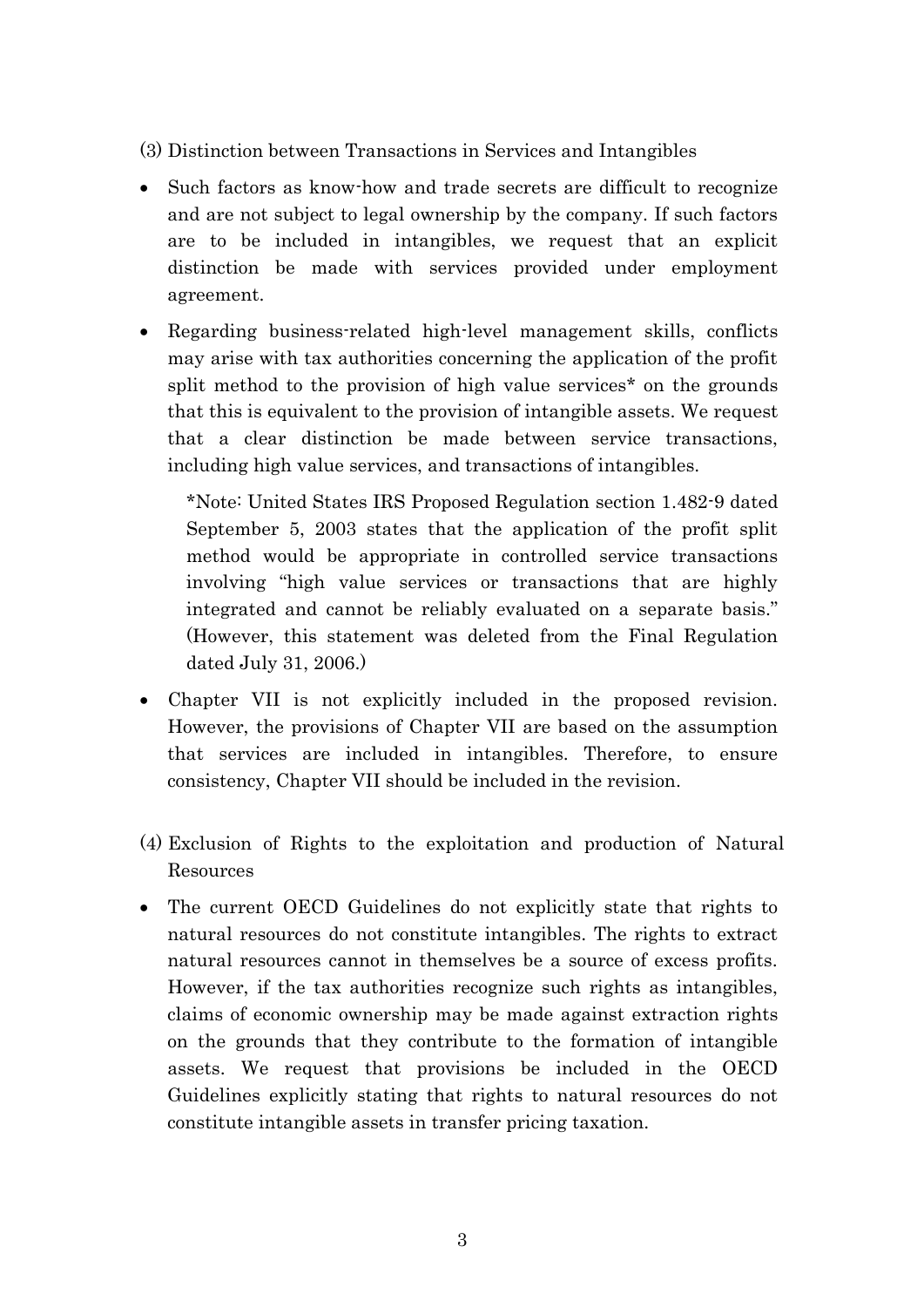### 3. Ownership of Intangibles

- There are no explicit provisions determining ownership of an intangible asset (owner to whom excess profits accrue) when an overseas affiliate has formed, maintained, and developed the intangible asset. We request that this matter be clarified.
- 4. Calculation of Transfer Prices in Transactions of Intangibles
- If a "best method approach" is to be used for calculating transfer prices in transactions of intangibles, we request that details be given of the cases to which specific calculation methods can be applied. In particular, when the residual profit split method is to be used, one of the conditions is "any unique and valuable assets" (OECD Guidelines paragraph 3.19). We request that the meaning of this be clarified. We also request clarification of the definition and calculation method of "routine profit," and standards (standards for assessment of contribution) and methodology for allocation when residual profit is split.
- Transactions of intangibles can be mainly categorized into "transfer" and "licensing." Therefore, we request stipulation of transfer price calculation methods based on the establishment of clear categories.
- In order to improve the Guidelines, we request the inclusion of more descriptive examples in the current Annex to Chapter VI.
- Profits generated by location saving are unrelated to contributions to intangibles. Therefore, it is necessary to establish a clear distinction between these factors.